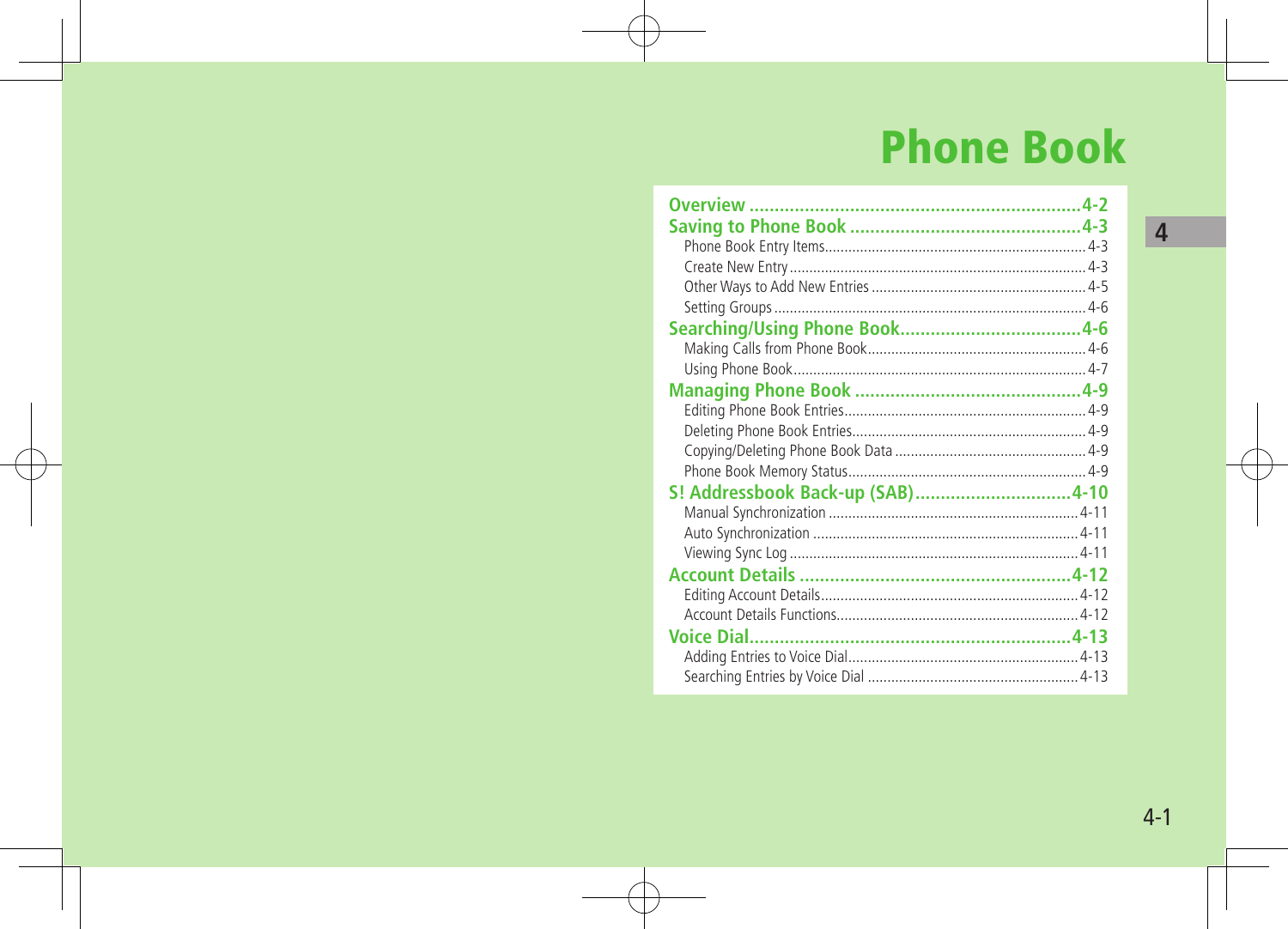# **Overview**

**Save frequently used phone numbers and mail addresses to Phone Book.**



#### **Note**

#### **Back-up Important Information**

Keep a separate copy of Phone Book entry information.When battery is exhausted or removed for extended periods, entries may be lost. Handset damage may also affect data recovery. SoftBank is not liable for damages from lost/altered entries.

## **Tip**

●Backing up to microSD Card (<del>了</del>P.10-21)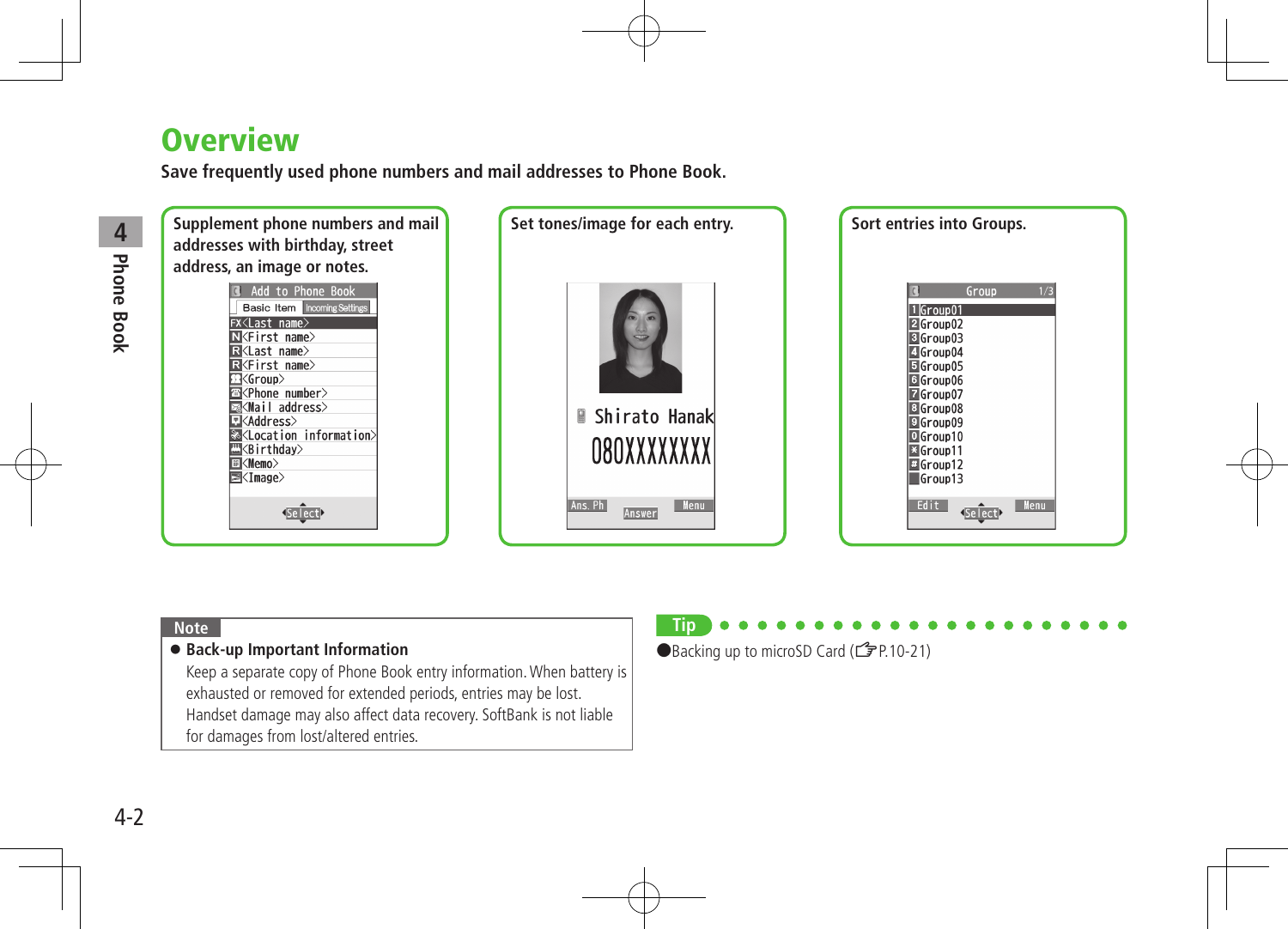# **Phone Book 4** Phone Book

# Saving to Phone Book

## **Phone Book Entry Items**

#### **Save up to 1000 entries in handset Phone Book; 50 entries to USIM Card Phone Book.**

#### Available entry items are as follows.

|                   | <b>Phone Book Entry Items</b> | <b>Handset</b> | <b>USIM Card</b> |
|-------------------|-------------------------------|----------------|------------------|
|                   | Name (Reading)                | Available      | Available        |
| <b>Basic item</b> | Group                         | 19             | 10               |
|                   | Phone number                  | 5              | $\overline{2}$   |
|                   | Mail address                  | 5              |                  |
|                   | Address                       | Available      | N/A              |
|                   | Location information          | Available      | N/A              |
|                   | Birthday                      | Available      | N/A              |
|                   | Memo                          | Available      | N/A              |
|                   | Image                         | 100            | N/A              |
|                   | Memory number                 | $000 - 999$    | N/A              |
|                   | Ringtone                      |                |                  |
|                   | Vibrator                      |                |                  |
| Incoming Settings | Notification Light            |                |                  |
|                   | Screen                        | Available      | N/A              |
|                   | Msg Ringtone                  |                |                  |
|                   | Msg Vibrator                  |                |                  |
|                   | Msg Notif. Light              |                |                  |
|                   | Answer message                |                |                  |

 Phone Book entries in USIM Card can also be used in another SoftBank handset.

## **Create New Entry**

#### **Save new entries to handset or USIM Card Phone Book.**

- When saving to USIM Card Phone Book, set Save Settings (全P.18-12) to**USIM** or**Ask Every Time** beforehand.
- **1** Press and hold  $\begin{pmatrix} 0 \end{pmatrix}$
- 2 Enter Last name  $\rightarrow$ Enter First name
	- $\bullet$  For handset Phone Book, press  $\bullet$  to switch Basic item and Incoming Settings tabs.

| Add to Phone Book                      |  |
|----------------------------------------|--|
| <b>Basic Item Incoming Settings</b>    |  |
| ≣XAoki                                 |  |
| NTaro                                  |  |
| R Aoki                                 |  |
| $\overline{\mathbf{a}}$ Taro           |  |
| $K$ Group $>$                          |  |
| ⊠ <phone number=""></phone>            |  |
| ⊠ <mail address=""></mail>             |  |
| ∃≮Address>                             |  |
| ⊠ <location information=""></location> |  |
| <b>N</b> <birthday></birthday>         |  |
| 国 <memo></memo>                        |  |
| 国 <image/>                             |  |
|                                        |  |
| Finish                                 |  |

**3** Select an item (See below)

**Handset Phone Book**

| <b>Item</b>                    | <b>Operation/Description</b>                                                                                                                 |
|--------------------------------|----------------------------------------------------------------------------------------------------------------------------------------------|
| Last name                      | Save last name. For USIM Card, enter both first name and<br>last name together<br>$\geq$ Enter last name                                     |
| <b>First name</b>              | Save first name<br>$\geq$ Enter first name                                                                                                   |
| <b>Reading</b><br>(Last/First) | Automatically entered when last/first name is entered<br>For USIM Card, both readings are entered together<br>$\geq$ To change reading, edit |

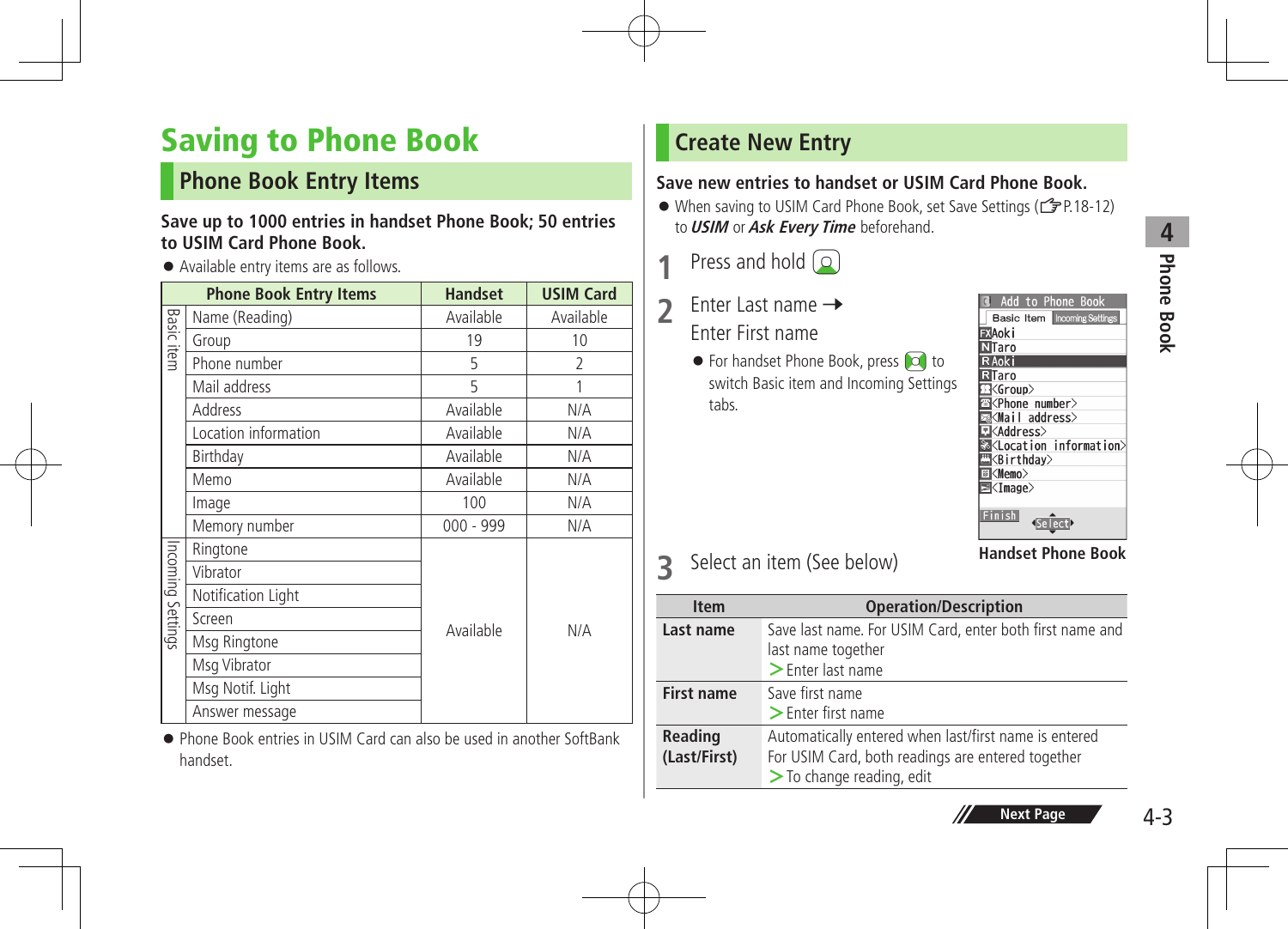| <b>Item</b>             | <b>Operation/Description</b>                                                                                                                                                                                                                                                                                                                                                                                                            |
|-------------------------|-----------------------------------------------------------------------------------------------------------------------------------------------------------------------------------------------------------------------------------------------------------------------------------------------------------------------------------------------------------------------------------------------------------------------------------------|
| Group                   | Categorize/search entries by group<br>$>$ Select a group<br>• Change group names or set ringtones for individual<br>groups $(\mathcal{F}$ P.4-6).                                                                                                                                                                                                                                                                                       |
| Phone<br>number         | $\triangleright$ Enter phone number ( $\rightarrow$ For handset, select an icon)                                                                                                                                                                                                                                                                                                                                                        |
| <b>Mail address</b>     | Senter mail address ( $\rightarrow$ For handset, select an icon)<br>• Save only phone number if mail address is "phone<br>number@softbank.ne.jp".                                                                                                                                                                                                                                                                                       |
| <b>Address</b>          | Save zip code, country/region, prefecture, city,<br>number/street and additional information<br>Select an item $\rightarrow$ Enter each information $\rightarrow$ <i>Home</i> or<br><b><i>Office</i></b> $\rightarrow$ For entering other information,<br>[Y?][Return]                                                                                                                                                                  |
| Location<br>information | Identify handset location and save information. Also, save<br>location record selected from location logs<br>$\sum$ Select an item<br>$\cdot$ By position loc. $\rightarrow$ YES $\rightarrow$ Check information $\rightarrow$<br>$\bullet$ [Set]<br>(To show information while positioning: [Y][Use]<br>$\rightarrow$ OK; to retry positioning: $\boxed{\infty}$ [Retry])<br>· From loc. history → Select a location record to<br>save |
| <b>Birthday</b>         | $\geq$ Enter birthday                                                                                                                                                                                                                                                                                                                                                                                                                   |
| Memo                    | $\geq$ Enter memo                                                                                                                                                                                                                                                                                                                                                                                                                       |

| <b>Item</b>                                                    | <b>Operation/Description</b>                                                                                                                                                                                                                                                                                                                                                                                                                                                                                                                                         |
|----------------------------------------------------------------|----------------------------------------------------------------------------------------------------------------------------------------------------------------------------------------------------------------------------------------------------------------------------------------------------------------------------------------------------------------------------------------------------------------------------------------------------------------------------------------------------------------------------------------------------------------------|
| Image                                                          | Save a still image to appear for incoming calls<br>$\geq$ Select an item<br>· <b>Select image →</b> Select a folder → Select a file<br>$\cdot$ Shoot image $\rightarrow$ Frame subject $\rightarrow$ [ $\bullet$ ][Record]/<br>$\textcircled{1}/\textcircled{1}$ (cm/\\apple ) $\rightarrow$ $\textcircled{1}$ [Save]/\cm/\cm/\apple )<br>• Saved image appears for incoming calls only when Phone<br>Book Image ( $\mathcal{F}$ P.18-8) is <i>ON</i> . If an image/video file is<br>saved for <b>Screen</b> ( $\mathcal{I}$ Below), that setting takes<br>priority. |
| <b>Memory</b><br>number                                        | > Enter memory number                                                                                                                                                                                                                                                                                                                                                                                                                                                                                                                                                |
| <b>Ring tone</b>                                               | > Ring Tones $\rightarrow$ Select a type $\rightarrow$ Select a folder $\rightarrow$<br>Select a ringtone                                                                                                                                                                                                                                                                                                                                                                                                                                                            |
| <b>Vibrator</b>                                                | Select vibrator  ightare Select a pattern                                                                                                                                                                                                                                                                                                                                                                                                                                                                                                                            |
| <b>Notification</b><br>Light                                   | $\triangleright$ Select illumination $\rightarrow$ Select a pattern                                                                                                                                                                                                                                                                                                                                                                                                                                                                                                  |
| Screen*                                                        | > SEL picture -> Select image type -> Select a folder<br>$\rightarrow$ Select a file<br>• Saved image appears for incoming calls whether Phone<br>Book Image ( $\mathbb{C}$ P.18-8) is <i>ON</i> or <i>OFF</i> .<br><b>Phone Book Image</b> setting applies only when still<br>image is saved for <b>Image</b> .                                                                                                                                                                                                                                                     |
| <b>Msg Ringtone</b>                                            | > Ring Tones $\rightarrow$ Select a type $\rightarrow$ Select a folder $\rightarrow$<br>Select a ringtone                                                                                                                                                                                                                                                                                                                                                                                                                                                            |
| <b>Msg Vibrator</b>                                            | Select vibrator  ightharpoonlengtharpoonlengtharpoonlengtharpoonlengtharpoonlengtharpoonlengtharpoonlengtharpoonlengtharpoonlengtharpoonlengtharpoonlengtharpoonlengtharpoonlengtharpoonlengtharpoonlengtharpoonlengtharpoonle                                                                                                                                                                                                                                                                                                                                       |
| <b>Msg Notif.</b><br>Light                                     | Select illumination  ightarrow Select a pattern                                                                                                                                                                                                                                                                                                                                                                                                                                                                                                                      |
| Answer<br>message<br>$*$ To cancel: Solact <b>DI C nicture</b> | > Select answer message → Select a message                                                                                                                                                                                                                                                                                                                                                                                                                                                                                                                           |

To cancel: Select **RLS picture** 

# **Phone Book 4** Phone Book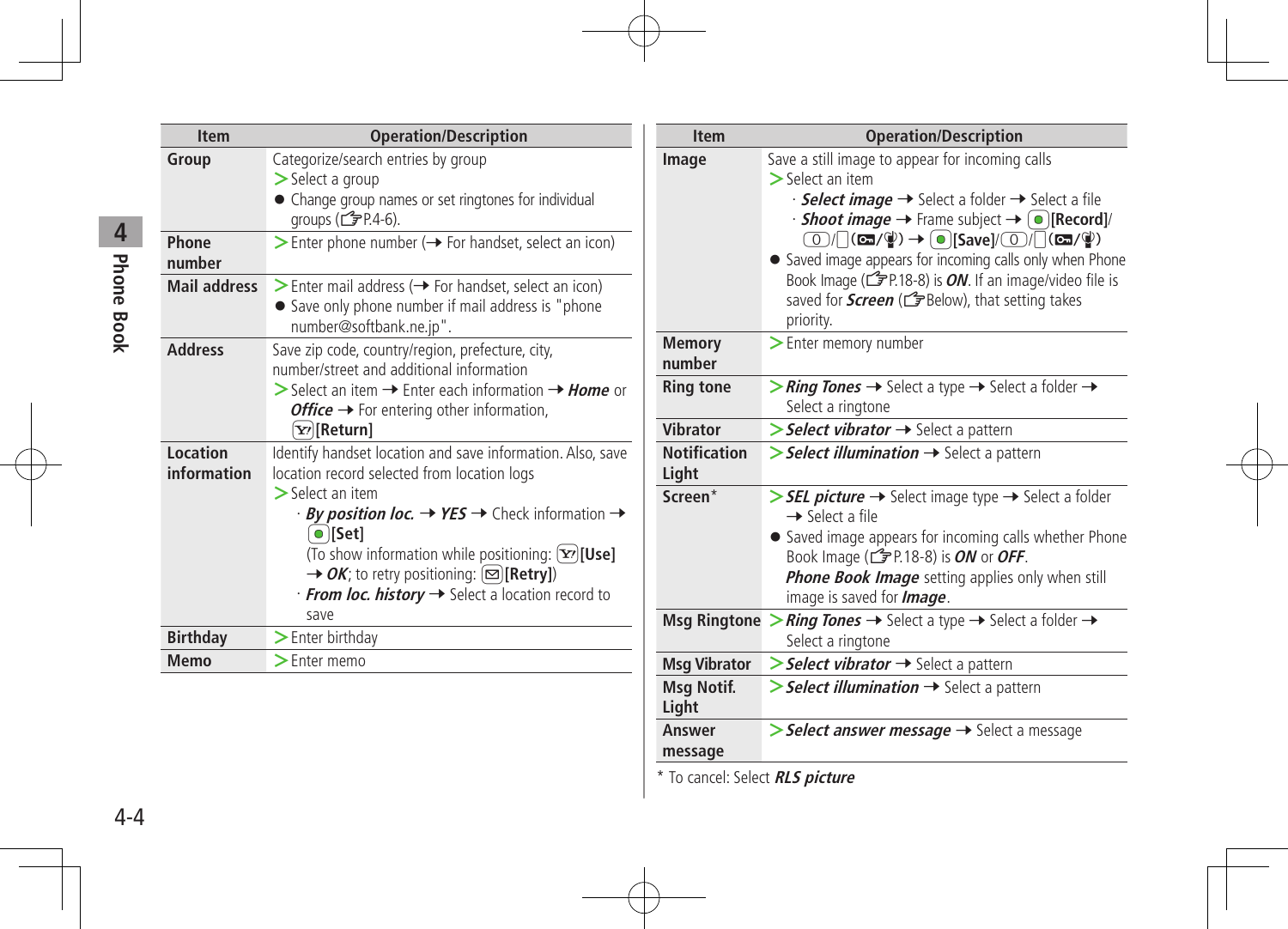# **4** <sup>A</sup>**[Finish]**

#### **Note**

 Alternatively, create new entries from **Main Menu** 4 **Phone** 4 **Create New Entry**

# **Other Ways to Add New Entries**

**Save currently displayed phone numbers, mail addresses, still images or location information to Phone Book. Example: Saving Numbers from Incoming Call Logs**

 $\boxed{\circ}$   $\rightarrow$  Highlight a record  $\rightarrow$   $\boxed{\mathbf{x}}$ **[Menu]**  $\rightarrow$ **Add to Phone Book**

## **2 New Entry**

**New**  $\rightarrow$  Enter details ( $\mathbb{Z}$  Step 3 on P.4-3)

#### **Add to Existing Entry**

 $Add \rightarrow$  Select entry  $\rightarrow$  Enter other details

- $(\mathbb{Z}^{\mathsf{F}})$  Step 3 on P.4-3)
- When saving to USIM Card,**Overwrite** appears instead of**Add**.
- **3 When complete,**  $[\infty]$  **[Finish]** ( $\rightarrow$  **YES**)

#### **Note**

- **•** Press  $\boxed{\mathbf{x}}$  [Menu] from a function. If **Add to Phone Book** appears, the information is savable to Phone Book. From a message window, select**Add Address** to save entries; from still image list/still image, select **Set display → Phone Book** to save entries.
- When saving new entries in Secret Mode or Secret Data Only, entries are saved to handset regardless of Save Settings.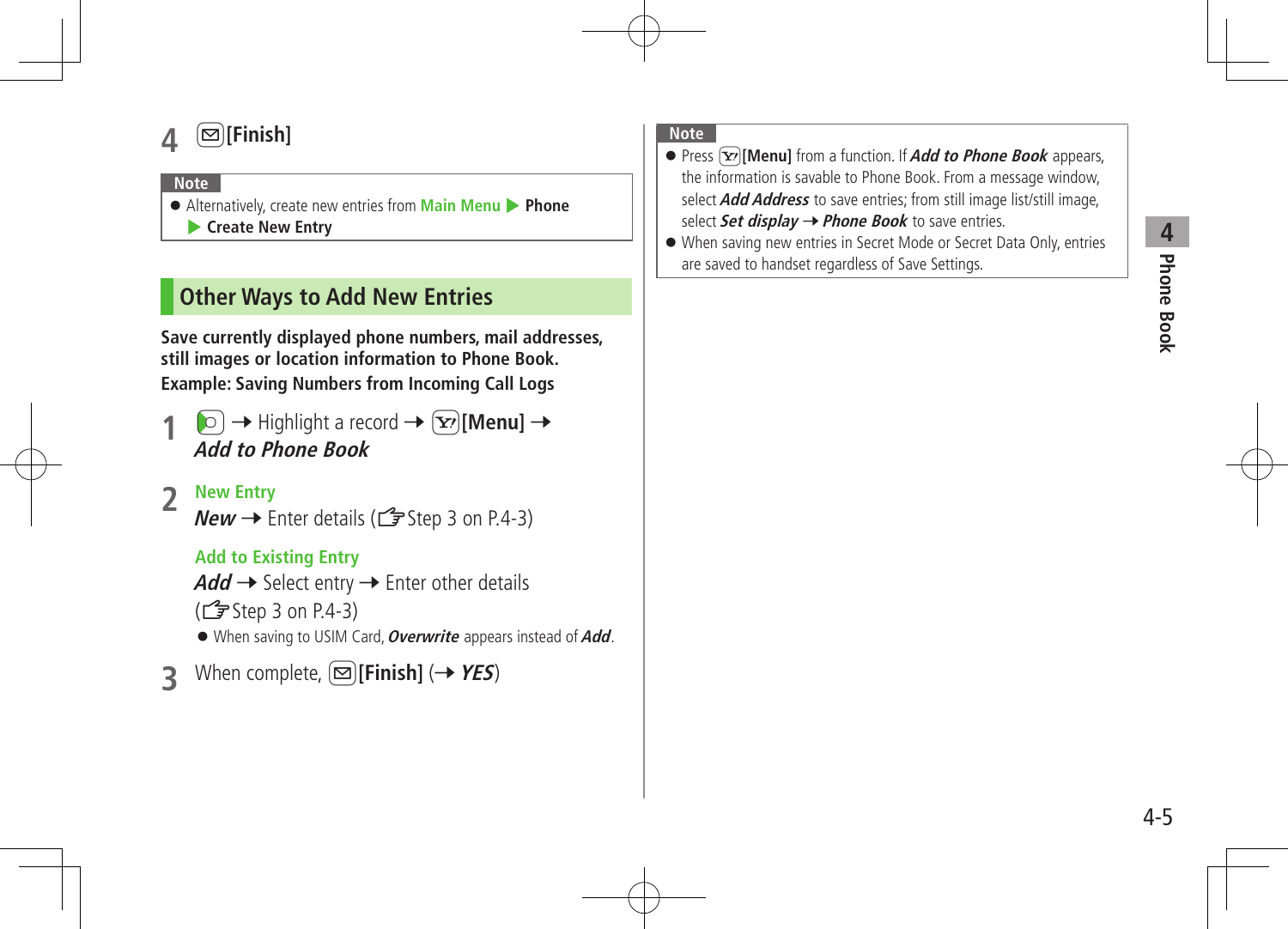# **Setting Groups**

**Sort entries by Group. Custom set ringtones/vibrators/ notifications per group.**

#### **Main Menu ▶ Phone ▶ Group**

- **●** 圖 appears for USIM Card Group.
- **Highlight a group**  $\rightarrow \text{[}E\text{dit]}$  $\rightarrow$  **Select an item**  $\rightarrow$ Set item
	- Enter group name for " Group name."
	- For other item operations:  $\sqrt{P}P4-3$
- **2***When complete,* $[ \nabla$ **[Finish]**

#### ■ **Check Settings**

- $>$  Select a group entry, or  $\boxed{\mathbf{Y}}$  [Menu]  $\rightarrow$  *Check setting*
- **•** Settings cannot be checked in USIM Card Group Phone Book.

#### ■ **Reset Group Setting**

 $\triangleright$  Highlight a group  $\rightarrow \lceil \nightharpoondown \rceil$  [Menu]  $\rightarrow$  *Reset group*  $\rightarrow$  *YES* 

#### **Note**

- Custom settings unavailable for USIM Card Groups.
- $\bullet$  Individually set ringtones are prioritized over those set for groups.

# Searching/Using Phone Book

# **Making Calls from Phone Book**

**<Default> A-KA-SA-TA-NA/Reading**

# **1** Cz

- 2 Search Phone Book (See below)
	- $\bullet$  To change search method:  $\sqrt{y}$   $\rightarrow$  Select a search method (See below)

| <b>Search Method</b>      | <b>Operation/Description</b>                                                                                                                                                 |
|---------------------------|------------------------------------------------------------------------------------------------------------------------------------------------------------------------------|
| A-KA-SA-TA-<br>NA/Reading | Search entries by katakana syllabary. Names saved in<br>Roman characters are saved under the 英 tab<br>$>$ Highlight a reading tab<br>• Alternatively, enter partial reading. |
| Group                     | $\geq$ Select a group                                                                                                                                                        |
| <b>Memory</b><br>Number*  | Enter memory (entry) number to search for an entry<br>> Enter a memory number<br>• Alternatively, enter partial entry number.                                                |
| <b>Name</b>               | > Enter partial name $\rightarrow$ [0]                                                                                                                                       |
| Phone<br><b>Number</b>    | Senter partial phone number $\rightarrow$ ( $\circ$ )                                                                                                                        |
| <b>Mail Address</b>       | > Enter partial mail address $\rightarrow$ [0]                                                                                                                               |
| 2-touch Dial*             | Show entries with memory (entry) numbers 000 - 009                                                                                                                           |

\* Handset Phone Book only

**3** Select an entry

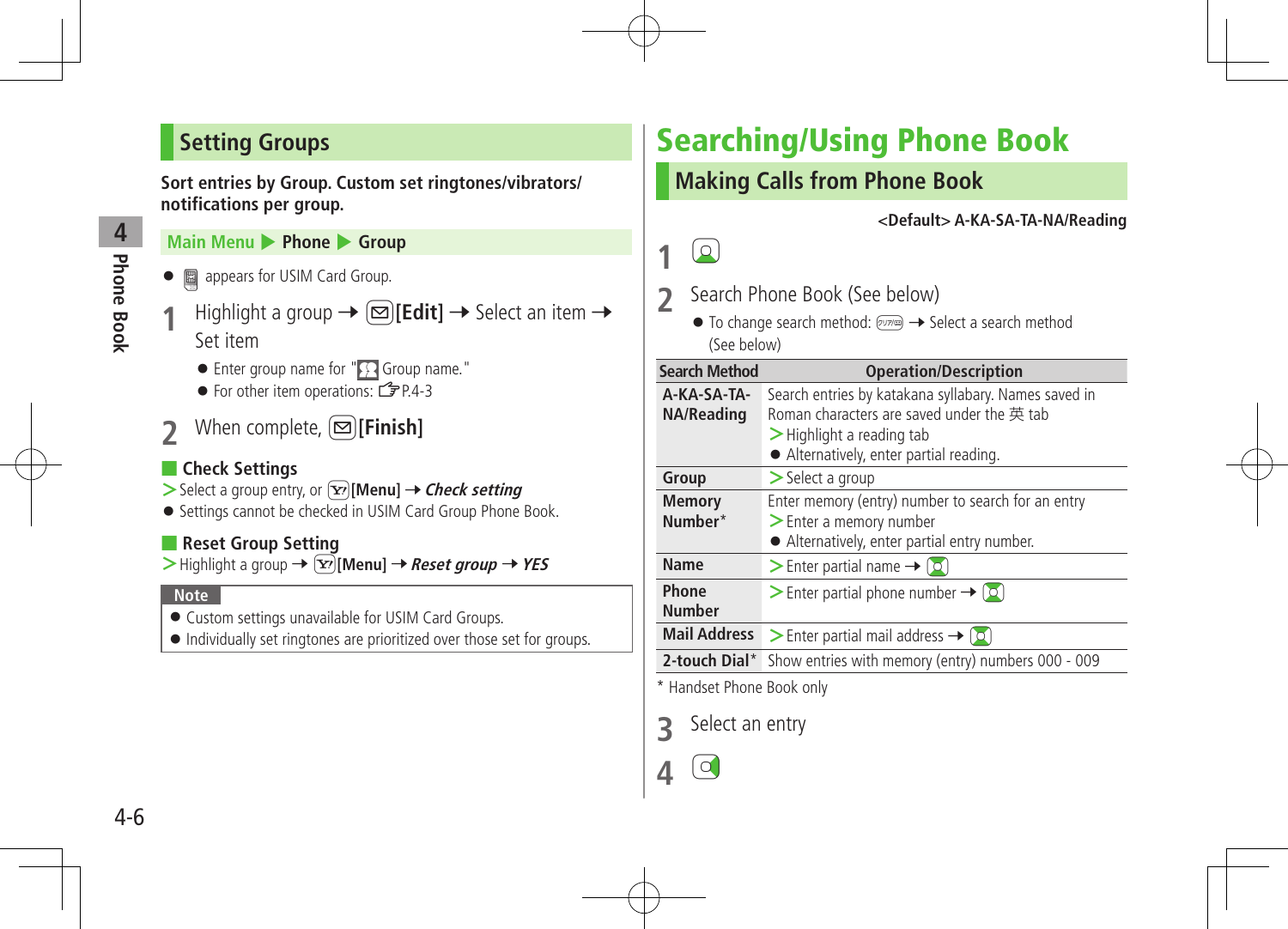# **Phone Book 4**<br>Phone Book

### **5 Voice Calls**

Highlight a phone number  $\rightarrow \infty$ 

#### **Video Calls**

Highlight a phone number  $\rightarrow \infty$  [V. Call]

#### **Note**

- $\bullet$  To scroll through entries, enter nothing and press  $\lceil \circ \circ \rceil$  (not available in **Group** or **2-touch Dial**).
- If no matches are found in**A-KA-SA-TA-NA/Reading** or **Memory Number** method, entries closest to condition appear.
- $\bullet$  Once a method is selected, same method retains.
- Alternatively, search Phone Book from **Main Menu** 4 **Phone**
	- 4 **Phone Book**

#### ■ **Additional Search/Dialing Methods**

| <b>Open Tab Assigned to Key</b>  | Press and hold $\circled{0}$ - $\circled{9}$                                                             |
|----------------------------------|----------------------------------------------------------------------------------------------------------|
| from Standby                     | Open search window assigned to key.                                                                      |
| <b>Enter Partial Number from</b> | Enter partial number $\rightarrow$ [0]                                                                   |
| <b>Standby or during Call</b>    |                                                                                                          |
| <b>By Memory Number</b>          | $\left(\bigcap_{i=1}^{\infty}$ $\rightarrow$ $\left[\bigcirc\right]$ $\rightarrow$ Enter a memory number |
| <b>By Single-digit Memory</b>    | Enter last digit ( $\circled{)}$ – $\circled{9}$ ) of memory                                             |
| Number (2-touch Dial)            | number 000-009 $\rightarrow$ Voice Call: (2)                                                             |
|                                  | Video Call: (図)[V. Call]                                                                                 |

# **Using Phone Book**

#### ■ **Use Phone Book Entries**

 $\geq$   $\circ$   $\rightarrow$  Highlight an entry  $\rightarrow$   $\circ$ **[Menu]**  $\rightarrow$  Select an item (See below)

| <b>Item</b>            | <b>Operation/Description</b>                        |
|------------------------|-----------------------------------------------------|
| <b>New</b>             | Add a new entry (CF From Step 2 on P.4-3)           |
| Search                 | Change search method                                |
| method                 |                                                     |
| Sort <sup>1</sup>      | Change display order                                |
|                        | $>$ Select an order                                 |
| Send Ir data $2$       | (C <sub>J</sub> PP 11-3)                            |
| IC.                    | (CTP.11-5)                                          |
| transmission $2$       |                                                     |
| Send to                | (C <sub>J</sub> PP 11-9)                            |
| Bluetooth <sup>2</sup> |                                                     |
| Copy to                | Copy an entry to microSD Card                       |
| microSD <sup>2</sup>   | $>$ YES                                             |
|                        | $\bullet$ To view copied data: $\mathbb{Z}$ P.10-20 |
| S! AB BkUp             | (CTP.4-10)                                          |
|                        | <b>Delete phone</b> $(\mathbf{F}$ Step 2 on P.4-9)  |
| <b>hook</b>            |                                                     |
| Character              | Switch character size to large/standard             |
| size                   |                                                     |
| Set secret             | Set/cancel Secret Mode for selected entry           |
| mode/Release ●         | Entries saved as secret data appear only when       |
| $s$ ecret $2$          | Secret Mode or Secret Data Only is active           |
|                        | (CJPP.12-10).                                       |
|                        |                                                     |

1 Available only when search method ( $\mathcal{F}$ P.4-6) is set to **Name**,

**Phone Number** or **Mail Address**.

<sup>2</sup> Not available in USIM Card Phone Book.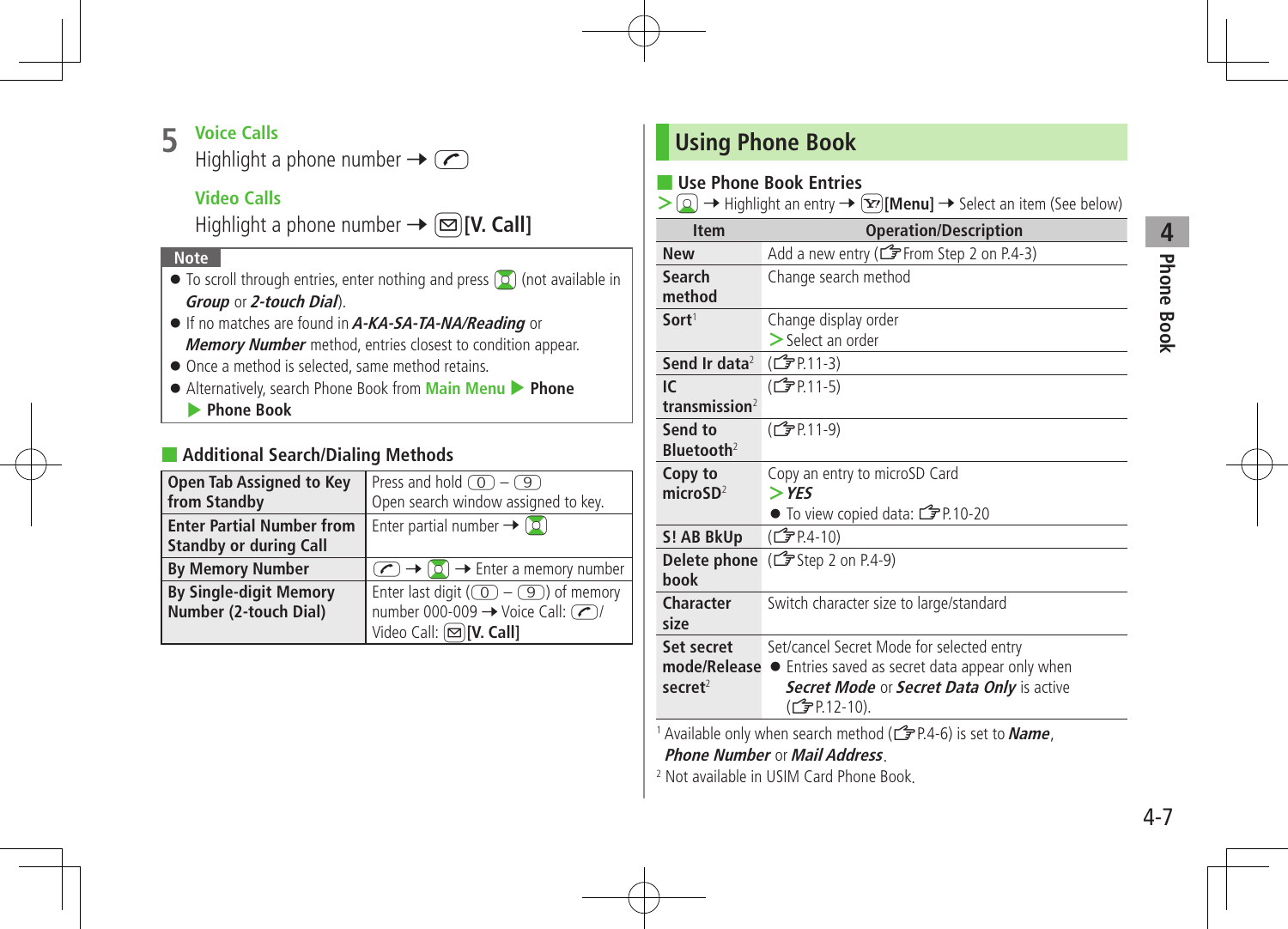#### ■ **Use Entry Details**

| > 2 → Select an entry $\rightarrow$ $\boxed{\mathbf{x}}$ [Menu] $\rightarrow$ Select an item (See below) |  |
|----------------------------------------------------------------------------------------------------------|--|
|----------------------------------------------------------------------------------------------------------|--|

| <b>Item</b>                       | <b>Operation/Description</b>                                                                                                              |
|-----------------------------------|-------------------------------------------------------------------------------------------------------------------------------------------|
| <b>Notify caller</b><br>ID        | Show/hide caller ID ( $\mathbb{C}$ P.2-3)                                                                                                 |
| <b>Prefix</b><br>numbers          | Make a call using a prefix number ( $\mathcal{F}$ P.2-3)                                                                                  |
| Int'l dial<br>assist              | Make an international call using Int'l Dial Assist<br>$\triangleright$ Select a country/region code $\rightarrow \infty$                  |
| Restrictions <sup>1</sup>         | Activate restrictions on specified entry ( $\mathbb{F}$ P.12-12)                                                                          |
| <b>Edit Phone</b>                 | Edit entry (CF From Step 3 on P.4-3) $\rightarrow$ YES                                                                                    |
| <b>Book</b>                       |                                                                                                                                           |
| Delete phone                      | $>$ To delete a selected item: an item $\rightarrow$ YES                                                                                  |
| <b>hook</b>                       | $>$ To delete a selected entry: Delete $\rightarrow$ YES                                                                                  |
| Add shortcut                      | Create a shortcut (子P.1-21)                                                                                                               |
| icon                              |                                                                                                                                           |
| Compose<br>message                | Create a message to mail address of selected entry<br>(CF From Step 4 on P.14-5)                                                          |
| Compose<br><b>SMS</b>             | Create an SMS message to phone number of selected<br>entry (CF From Step 4 on P.14-8)<br>• Message can be sent to SoftBank handsets only. |
| Send Ir data <sup>1</sup>         | (C <sub>J</sub> PP.11-3)                                                                                                                  |
| IC.                               | (C <sub>J</sub> P.11-5)                                                                                                                   |
| transmission <sup>1</sup>         |                                                                                                                                           |
| Send to<br>Bluetooth <sup>1</sup> | (C <sub>J</sub> P.11-9)                                                                                                                   |

| <b>Item</b>                                           | <b>Operation/Description</b>                                                                                                                              |
|-------------------------------------------------------|-----------------------------------------------------------------------------------------------------------------------------------------------------------|
| Copy to<br>microSD <sup>1</sup>                       | Copy an entry to microSD Card<br>$>$ YES                                                                                                                  |
|                                                       | ● To display copied data: ry P.10-20                                                                                                                      |
| S! AB BkUp                                            | $(\mathbb{Z}$ P.4-10)                                                                                                                                     |
| Copy names                                            | Copy a name                                                                                                                                               |
| Copy phone<br>numbers <sup>2</sup>                    | Copy an item                                                                                                                                              |
| Character<br>size                                     | Switch character size to large/standard                                                                                                                   |
| Set secret<br>mode/<br>Release<br>secret <sup>1</sup> | Set/cancel Secret Mode for selected entry<br>• Entries saved as secret data appear only when<br>Secret Mode or Secret Data Only is active<br>(CTP.12-10). |
| Copy from<br><b>USIM</b>                              | Copy to USIM/ Copy an entry to USIM Card<br>$>$ YFS                                                                                                       |

<sup>1</sup> Not available in USIM Card Phone Book.

<sup>2</sup> Item names vary by selected item.

#### **Note**

 $\bullet$  Insert entry details to a message ( $\bullet$  P.3-5).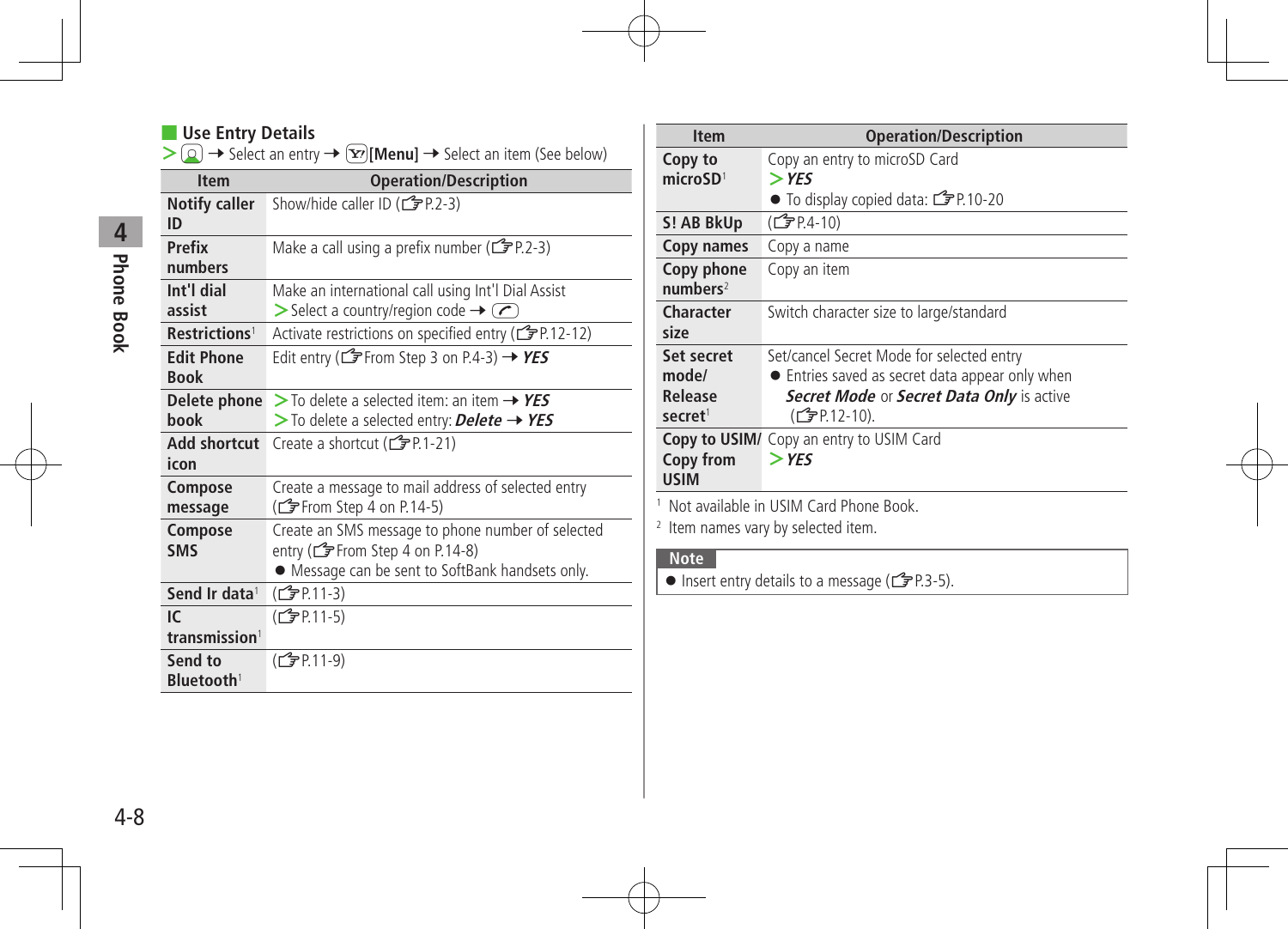# Managing Phone Book

# **Editing Phone Book Entries**

- **1** → Select an entry →  $\text{ }$   $\text{ }$   $\text{ }$  [Edit]
- **2** Edit ( $\mathbb{Z}$ From Step 3 on P.4-3)  $\rightarrow$  **YES**

# **Deleting Phone Book Entries**

- $\boxed{\circ}$   $\rightarrow$  Highlight an entry  $\rightarrow$   $\boxed{\circ}$  [Menu]  $\rightarrow$ **Delete phone book**
- **2** Select an item (See below)

| <b>Item</b>             | <b>Operation/Description</b>                                                                                                                                                                                                  |
|-------------------------|-------------------------------------------------------------------------------------------------------------------------------------------------------------------------------------------------------------------------------|
| Delete this             | $>$ YES                                                                                                                                                                                                                       |
| Delete select           | > Check entries to delete → $\textcircled{=}$ [Finish] → YES<br>$\bullet$ To check/uncheck all entries: $\overline{[Y]}$ [Menu] $\rightarrow$<br>Select all in tab*, Select all, Release all in tab*<br>or <b>Release all</b> |
| Delete all in<br>$tab*$ | $>$ YES                                                                                                                                                                                                                       |
| Delete all              | Delete all entries (handset/USIM Card Phone Book)<br>including Secret Mode entries<br>$>$ Enter Phone Password $\rightarrow$ YES $\rightarrow$ YES                                                                            |
|                         |                                                                                                                                                                                                                               |

\* Available in**A-KA-SA-TA-NA**/**Reading**,**Group** and **Memory Number** search methods (CPP.4-6)

|                                              |               | <b>Copying/Deleting Phone Book Data</b>                                                |  |
|----------------------------------------------|---------------|----------------------------------------------------------------------------------------|--|
| Main Menu > Phone > Memory Manager           |               |                                                                                        |  |
| Enter Phone Password                         |               |                                                                                        |  |
| Select an item (See below)<br>$\overline{2}$ |               |                                                                                        |  |
|                                              | <b>Item</b>   | <b>Operation/Description</b>                                                           |  |
| Copy                                         |               | Copy data between handset and USIM Card Phone Book<br>> Copy to USIM or Copy from USIM |  |
|                                              |               |                                                                                        |  |
|                                              | <b>Delete</b> | Delete data in handset or USIM Card Phone Book<br>$>$ Phone or USIM                    |  |
|                                              | <b>YES</b>    | <i>Phone Book</i> → Check entries → $\infty$ [Finish] →                                |  |
|                                              |               | <b>Phone Book Memory Status</b>                                                        |  |
|                                              |               | Main Menu > Phone > Memory Status                                                      |  |
|                                              |               | View handset/USIM Card Phone Book memory status.                                       |  |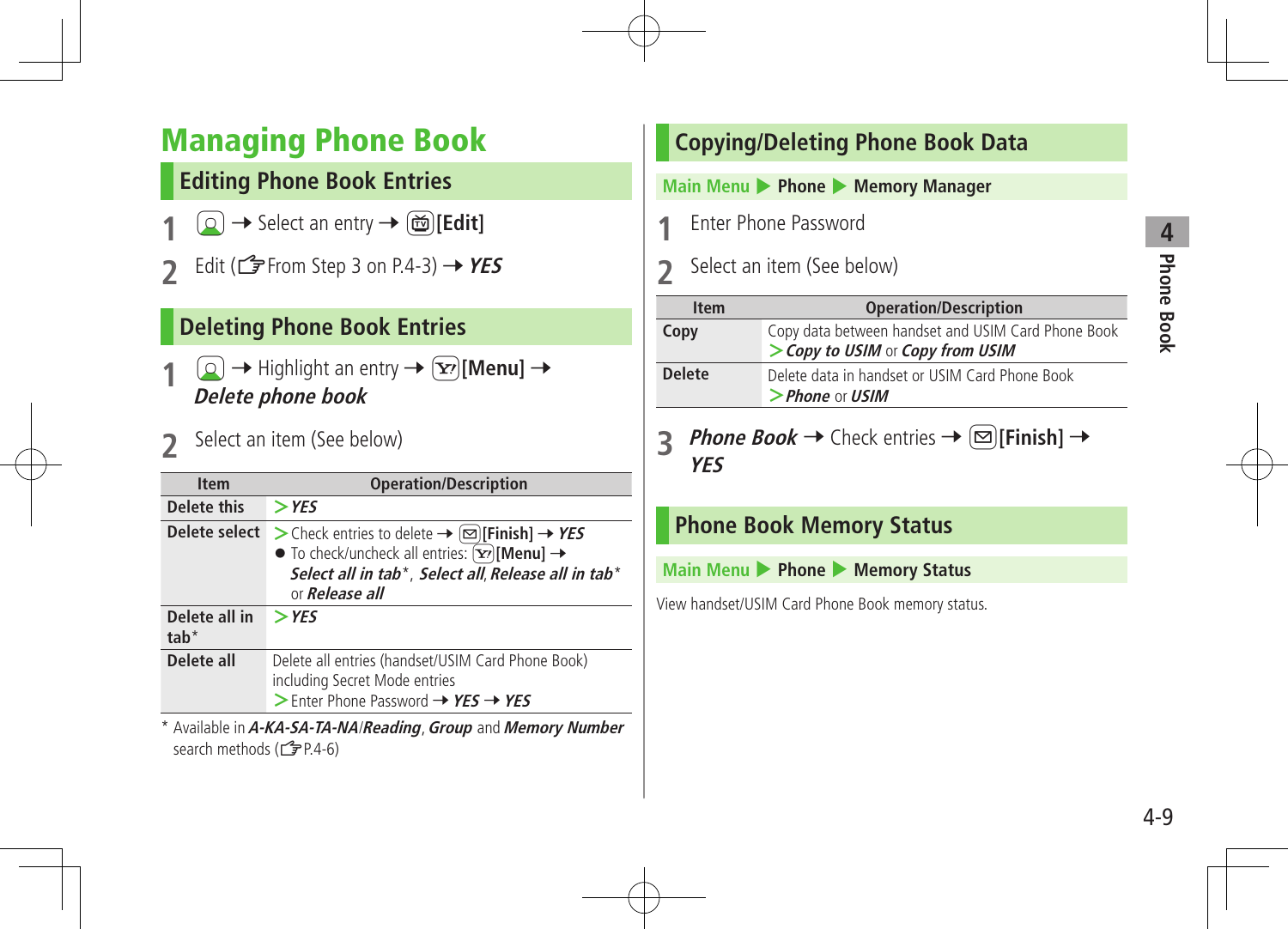# S! Addressbook Back-up (SAB)

**Back up Phone Book entries to SAB (network server); synchronize Phone Book and SAB; restore Phone Book after accidental loss/alteration.**

• Separate subscription is required for this service.

## **Notes**

- $\bullet$  Fully charge battery beforehand ( $\blacksquare$  appears).
- Transmission fees apply when syncing, backing up or restoring Phone Book.
- Restoring Phone Book cancels these Phone Book settings: Ringtone, Vibrator, Notification Light, Picture, Answer message
- Subscription to the service activates Auto Sync Settings during network information retrieval to back up edited Phone Book entries. Note that initiating network information retrieval activates Auto Sync Settings even when Auto Sync Settings are **OFF**. When contract is terminated, check if Auto Sync Settings (ZP.4-11) are**OFF**.
- **SAB content is deleted upon contract termination.**
- **Information in Phone Book Address field is saved to building name field on SAB.**
- **When number of characters saved on SAB exceeds maximum number of characters savable to Phone Book, excess characters do not appear in Phone Book.**

### **Sync/Back Up/Restore**

- Be careful of back-up/restoration timing or selecting a synchronization direction.
- When no Phone Book content exists, executing regular update or selecting **Sync from Client** or **Backup** deletes SAB content.
- When no SAB content exists, executing regular update or selecting **Sync from Server** or **Restore** deletes all Phone Book entries.

#### **Capacity Disparities**

 When the number of savable items varies between Phone Book and SAB, synchronization reflects lower limit.

### **Transfer to New Handsets**

- S! Addressbook Back-up-compatible 3G Handsets: Data remains.
- Other 3G Handsets: Service subscription and data remains, but data is not accessible via handset (accessible via PCs).
- V3/V4/V5/V6/V8 Series: Service subscription is terminated and data is deleted.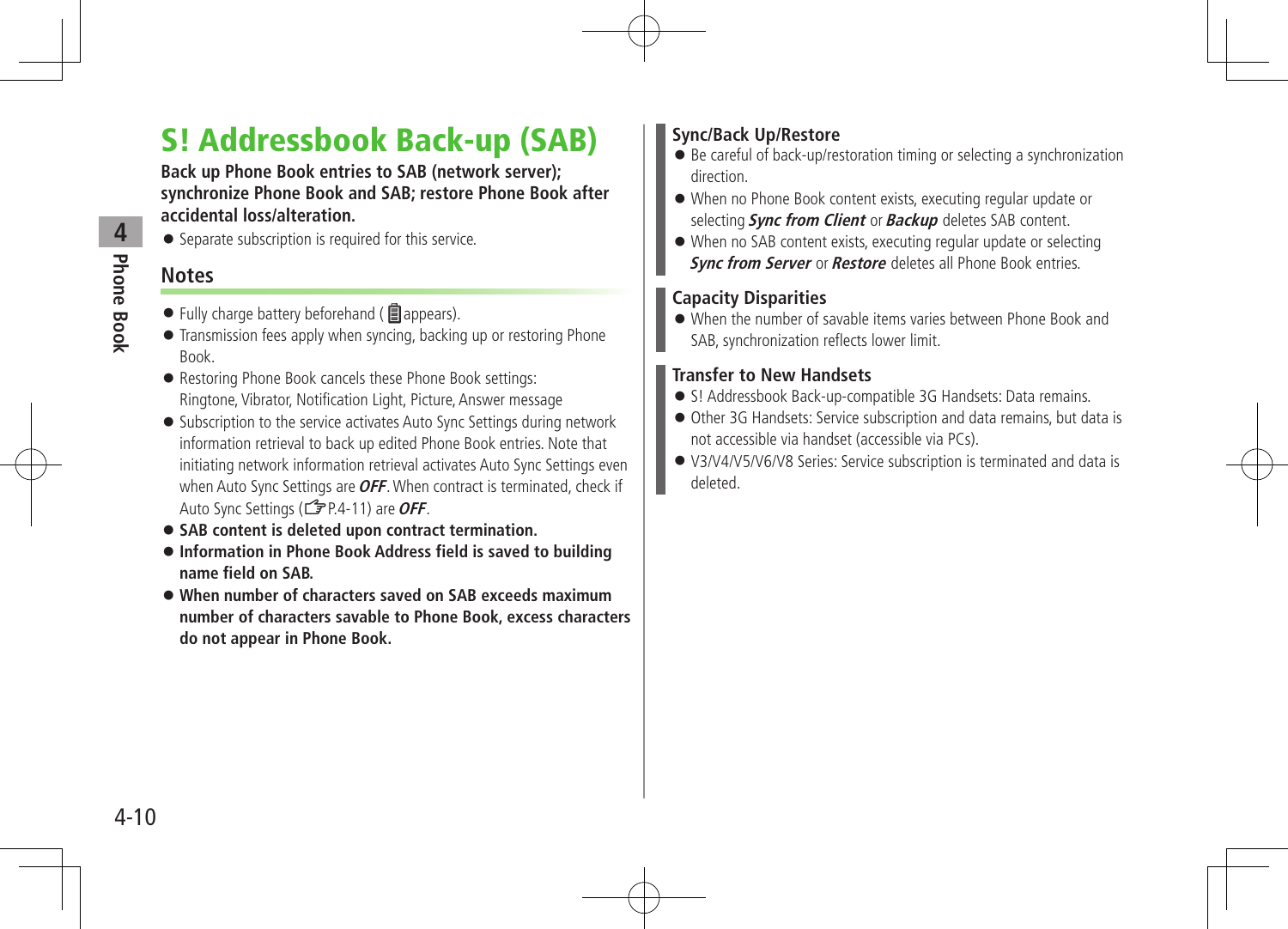### **Manual Synchronization**

### **Regular Update**

**Update S! Addressbook and handset Phone Book after adding/editing entries.**

**Main Menu** 4 **Phone** 4 **S! Addressbook BkUp** 

**1 Start Sync**

### **Selecting Sync Type**

**Main Menu > Phone > S! Addressbook BkUp > Details** 4 **Backup/Restore** 

**Select an item (See below)** 

| <b>Item</b>                | <b>Operation/Description</b>       |
|----------------------------|------------------------------------|
| Sync from<br><b>Client</b> | Add Phone Book changes to SAB      |
| <b>Backup</b>              | Back up Phone Book to SAB          |
| Sync from                  | Add SAB changes to Phone Book      |
| <b>Server</b>              |                                    |
| <b>Restore</b>             | Restore Phone Book with SAB backup |

**2 YES**

### **Auto Synchronization**

**Main Menu > Phone > S! Addressbook BkUp > Details** 4 **Auto Sync Settings**

**1 ON**

To cancel:**OFF**

**2** Select an item (See below)

| <b>Item</b>        | <b>Operation/Description</b>                                                                                    |
|--------------------|-----------------------------------------------------------------------------------------------------------------|
| <b>Every month</b> | Synchronize monthly at specified time of the date<br>$\triangleright$ Enter a date $\rightarrow$ Set start time |
|                    |                                                                                                                 |
| <b>Every week</b>  | Synchronize weekly at specified time of the day<br>$\triangleright$ Select a day $\rightarrow$ Enter start time |
|                    | After Editing PB Synchronize ten minutes after editing                                                          |

- **3** Select a Sync Type → YES
- **View Auto Sync Settings >**In Step 1,**Confirm Settings**

# **Viewing Sync Log**

**Main Menu** 4 **Phone** 4 **S! Addressbook BkUp** 4 **Details** 4 **Sync Log**

### **Select a log**

■ **Delete Sync Log**

> In Step 1, (highlight a log →)  $\boxed{\mathbf{x}}$  [Menu] → Delete this or Delete all (→ For *Delete all*, enter Phone Password) → YES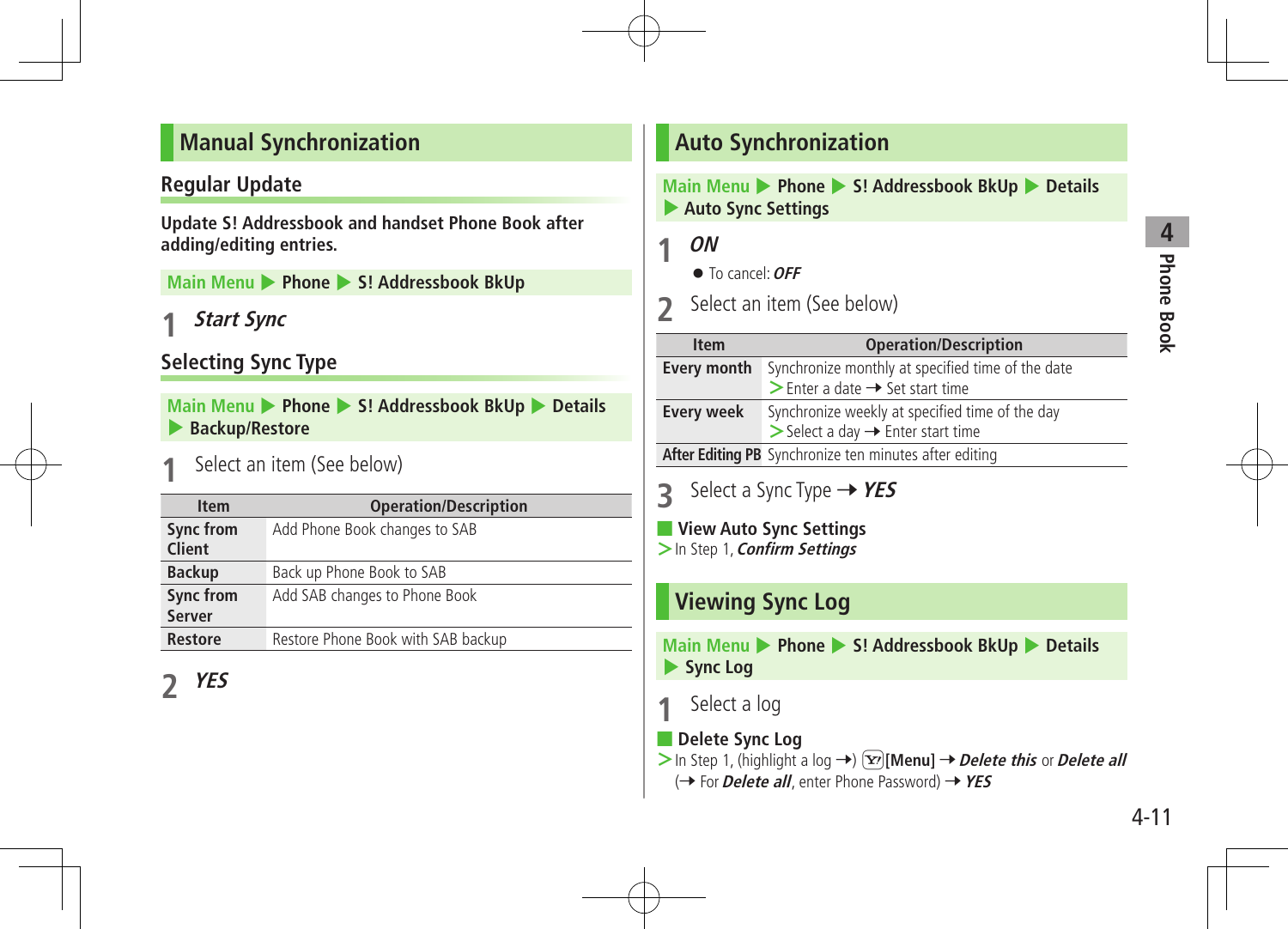# Account Details

**Save phone number, mail address, street address, etc. in Account Details.**

**Editing Account Details**

# $\bullet$   $\rightarrow$   $\circledcirc$

 $\overline{[2]}$  [Edit]

**Phone Book 4**<br>Phone Book

- **3** Enter Phone Password → Edit → **<b>I**[Finish]
	- Your subscribing phone number cannot be edited or deleted.

# **Account Details Functions**

#### In Account Details, press  $\boxed{\mathbf{\Sigma}}$  [Menu] for following operations.

| <b>Item</b>            | <b>Operation/Description</b>                                                                                    |
|------------------------|-----------------------------------------------------------------------------------------------------------------|
| $F$ dit <sup>*</sup>   | Edit Account Details (Cr Step 3 above)                                                                          |
| Character<br>size      | Switch character size to large/standard                                                                         |
| Display all<br>$data*$ | View all saved items such as phone numbers and mail<br>addresses                                                |
| Copy names             | Copy a name                                                                                                     |
| Copy phone<br>numbers  | Copy an item<br>ltem names vary by selected item.<br>Copy mail add./Copy address/Copy birthday/<br>Copy notepad |

| <b>Item</b>            | <b>Operation/Description</b>                                                                                                                                                                               |
|------------------------|------------------------------------------------------------------------------------------------------------------------------------------------------------------------------------------------------------|
| Send Ir data           | Send details via Infrared (CFP.11-3)<br>Alternatively, while Account Details is open, press<br>$\Omega$ ][Ir].                                                                                             |
| IC<br>transmission     | Send details via IC transmission ( <a>[</a> 2P.11-5)<br>• Alternatively, while Account Details is open, press<br><b>茴</b> [ICtrans].                                                                       |
| Copy to<br>microSD     | Copy details to microSD Card<br>$>$ YES<br>● To display copied data: CPP.10-20<br>Account Details is saved as a Phone Book entry.                                                                          |
| Erase phone<br>number* | $>$ Select an item $\rightarrow$ YES<br>• Delete items saved in Account Details.<br>• Item names vary by selected item.<br>Erase mail add./Erase address/Erase birthday/<br>Erase memorandums/Delete image |
| Reset*                 | Reset Account Details (handset number remains)<br>> YES                                                                                                                                                    |

\* Enter Phone Password if required.

#### **Note**

Insert Account Details information to a message ( $\mathcal{F}$ P.3-5).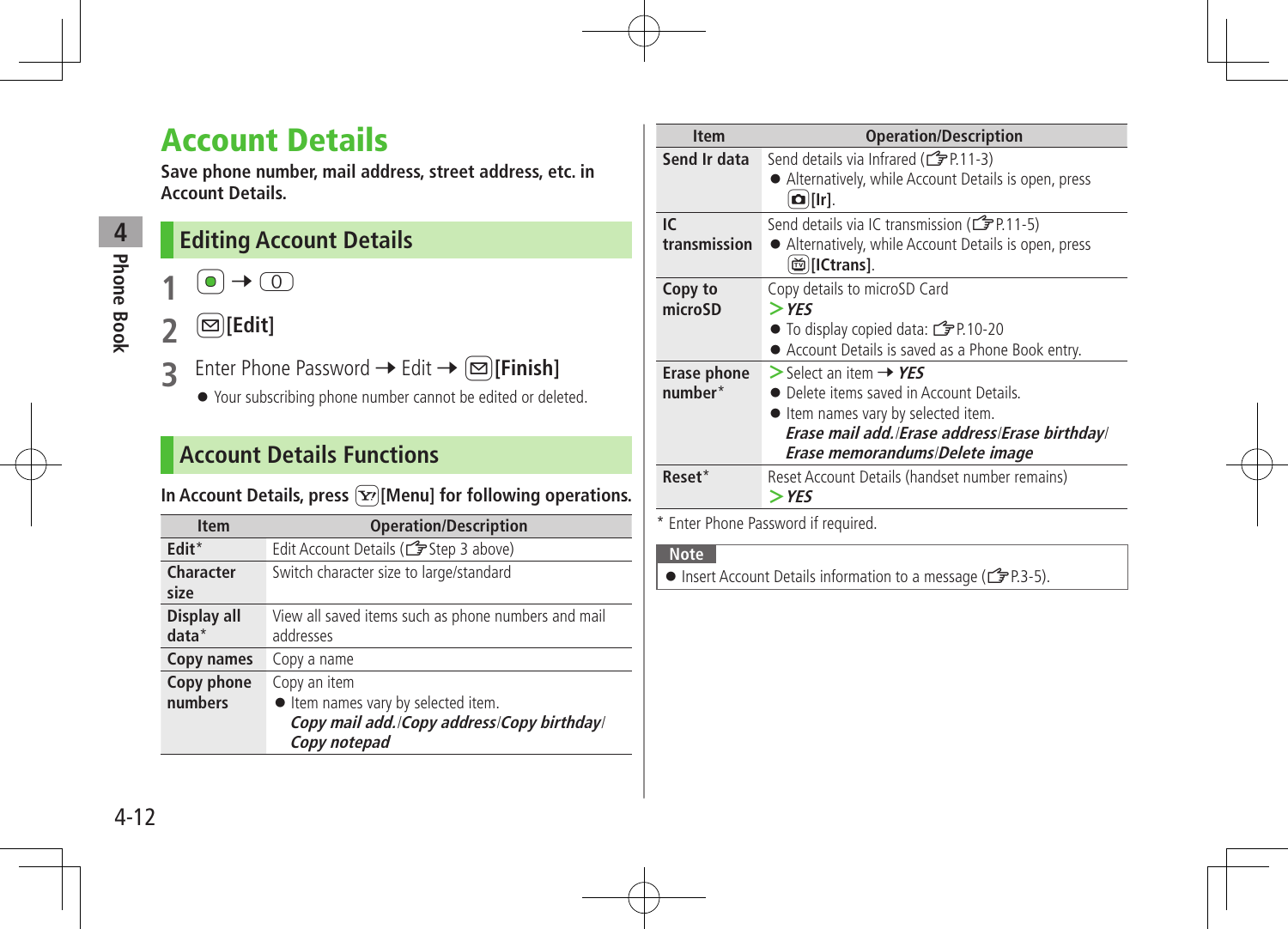# **4 Phone Book Phone Book**

# Voice Dial

### **Make a call by saying a Voice Dial name.**

#### **Note**

- Keep microphone about 10 cm away from your mouth, and pronounce a Voice Dial name clearly. If microphone is too distant, your voice may not be recognized.
- Avoid making sounds unrelated to Voice Dial names (clearing your throat, clicking your tongue, heavy breathing, etc.).
- Say Voice Dial names in quiet places.
- Avoid pressing or brushing keys, or covering microphone with fingers when pronouncing a Voice Dial name.

# **Adding Entries to Voice Dial**

**Main Menu** 4 **Phone** 4 **Settings** 4 **Voice Dial**

- $\langle$ **New> →** Select a Phone Book entry Entries with ★ are already saved in Voice Dial list.
- **2** Enter a Voice Dial name
	- Only katakana entry is available for Voice Dial names.

#### ■ **Edit Voice Dial Names**

 $>$  In Step 1, highlight a Voice Dial name  $\rightarrow \Box$  **[Edit]**  $\rightarrow$  Edit name  $\rightarrow$ **YES**

#### ■ **Delete Voice Dial Entries**  $>$  In Step 1, (highlight a Voice Dial name  $\rightarrow$ )  $\boxed{\mathbf{x}}$  [Menu]  $\rightarrow$  *Delete this* or**Delete all** 7**YES**

# **Searching Entries by Voice Dial**

**Press and hold**  $\left(\sqrt{7}\right) \rightarrow$  **Say a Voice Dial name** Say the name within four seconds after voice recognition tone sounds. Once Voice Dial is recognized, result appears.

**2**  $\Box$  [Detail]  $\rightarrow$   $\Box$  to show phone number

**3 Voice Calls**

Highlight phone number  $\rightarrow \infty$ 

#### **Video Calls**

Highlight phone number  $\rightarrow \infty$  [V. Call]

**Tip**

**Settings** ●Auto Voice Dial ●Set Voice Dial via Earphone or Bluetooth<sup>®</sup> Device (**3** P.18-12)